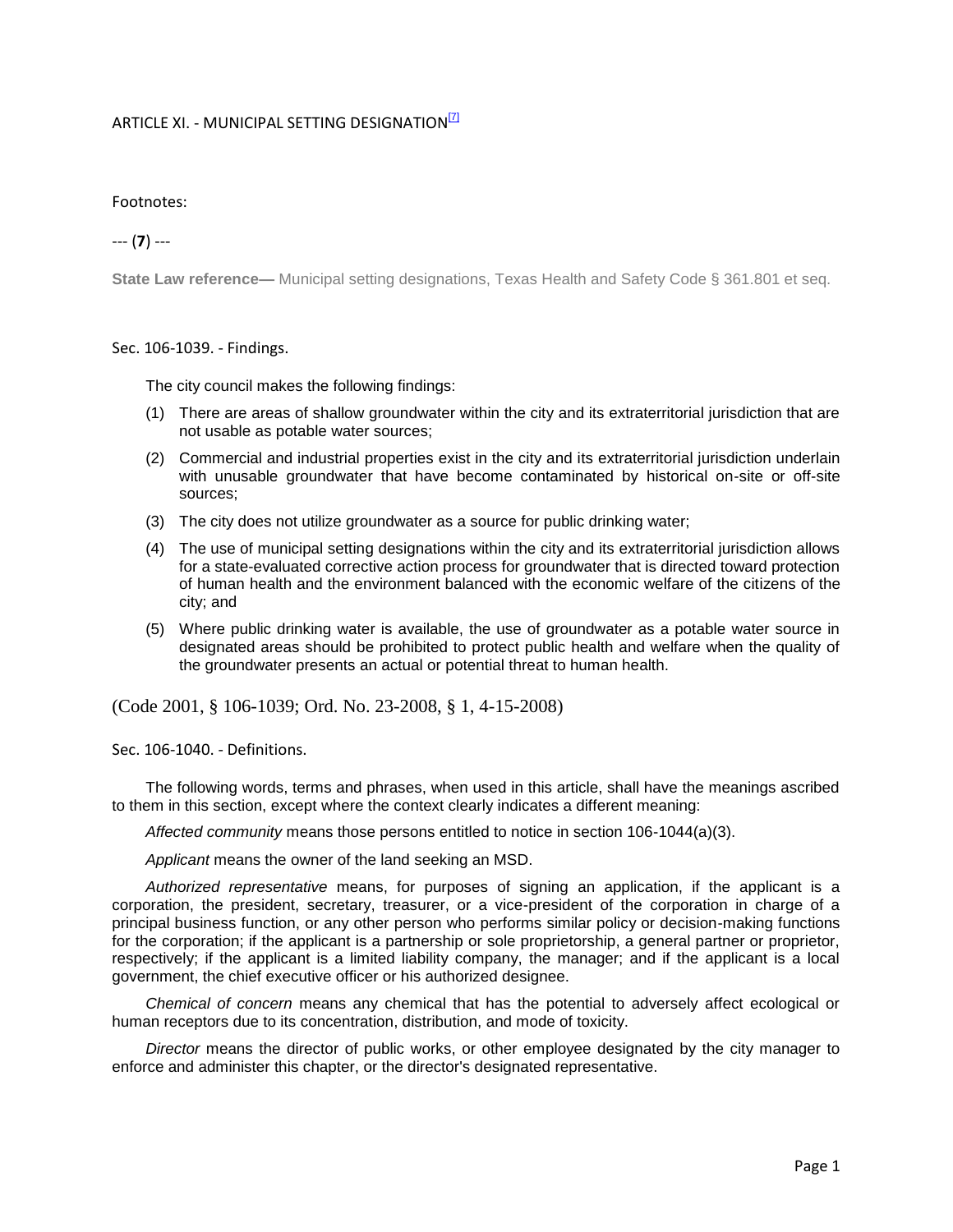*Environmental risk assessment* means the qualitative and quantitative evaluation performed in an effort to define the risk posed to human health and/or the environment by the presence or potential presence and/or use of contaminants as defined in Texas Health and Safety Code § 361.801(1), as amended.

*Groundwater* means water below the surface of the earth.

*Municipal setting designation (MSD)* means a designation as provided by Texas Health and Safety Code ch. 361, subchapter W, which authorizes the executive director of the Texas Commission on Environmental Quality (TCEQ) to certify municipal setting designations in order to limit the scope of or eliminate the need for investigation of or response actions addressing contaminant impacts to groundwater that has been restricted from use as potable water by ordinance or restrictive covenant.

*Potable water* means water that is used for irrigating crops intended for human consumption, drinking, showering, bathing, or cooking purposes.

(Code 2001, § 106-1040; Ord. No. 23-2008, § 1, 4-15-2008)

Sec. 106-1041. - Use of groundwater in MSD areas as a potable water source prohibited.

- (a) A person commits an offense if the person intentionally, knowingly, or with criminal negligence uses groundwater in a MSD area as a potable water source.
- (b) A person commits an offense if the person intentionally, knowingly, or with criminal negligence uses groundwater in a MSD area for a purpose prohibited in the ordinance creating that MSD.

(Code 2001, § 106-1041; Ord. No. 23-2008, § 1, 4-15-2008)

Sec. 106-1042. - Application for city council approval of MSD.

- (a) A person, excluding the city, seeking city council approval of a MSD for an area within the corporate limits of the city, or within its extraterritorial jurisdiction, shall apply in writing, with the number and format of copies, as determined by the director.
- (b) An application shall contain:
	- (1) The applicant's name and address, and the name, address, daytime telephone number, and email address of a contact person and the licensed professional who prepared the application;
	- (2) The location and legal description of the proposed outer boundaries of the MSD area for which designation is sought;
	- (3) A copy of the application with the executive director of the TCEQ for a MSD for the area;
	- (4) A statement as to whether a public drinking water supply system exists that satisfies the requirements of Texas Health and Safety Code ch. 341 and that supplies or is capable of supplying drinking water to the area for which the MSD is sought, and property within one-half mile of the area for which the MSD is sought;
	- (5) A description of the groundwater sought to be restricted, including the identified chemicals of concern therein and the levels of contamination known to the applicant, and the identified vertical and horizontal extent of the contamination. If the applicant has not documented groundwater contamination offsite that originates from the area for which an MSD is sought, the application shall include a statement as to whether contamination more likely than not exceeds a residential assessment level offsite and the basis for that statement;
	- (6) Identification of the persons responsible for the contamination of the groundwater, if known;
	- (7) A listing of: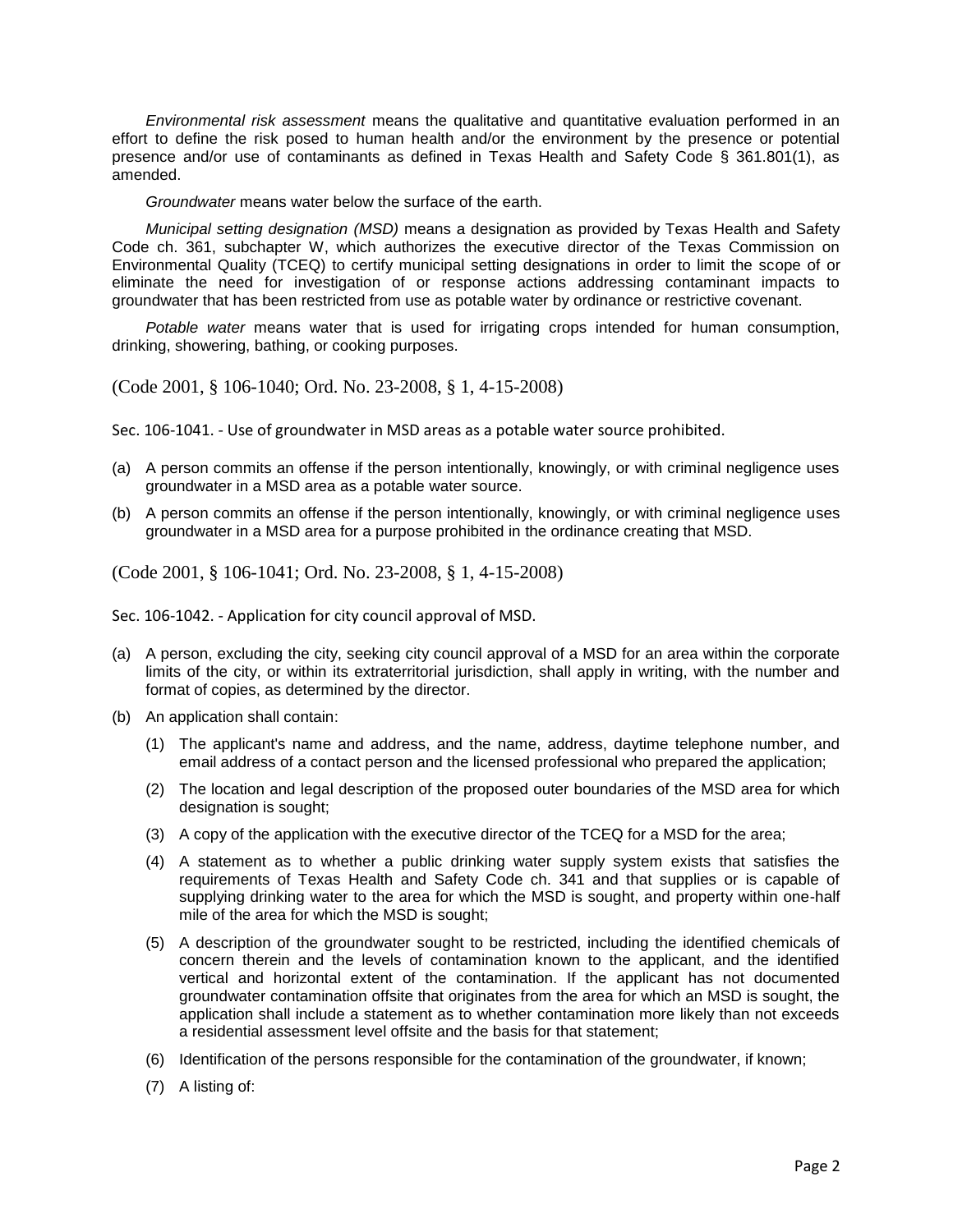- a. All state-registered private water wells within five miles from the boundary of the area for which the designation is sought, including a notation of those wells that are used for potable water purposes (if known), and a statement as to whether the applicant has provided the owners with notice as provided in Texas Health and Safety Code § 361.805;
- b. Each retail public utility, as that term is defined in the Texas Water Code, that owns or operates a groundwater supply well located not more than five miles from the area for which the MSD is sought, and a statement as to whether the applicant has provided the retail public utilities with notice as provided in Texas Health and Safety Code § 361.805; and
- c. Each municipality, other than the city, with a boundary located not more than one-half mile from the area for which the MSD is sought; or that owns or operates a groundwater supply well located not more than five miles from the area for which the MSD is sought; and a statement as to whether the applicant has provided the municipalities with notice as provided in Texas Health and Safety Code § 361.805;
- (8) A site map, drawn to scale, including a metes and bounds description of the proposed MSD area, the boundary of the proposed MSD area, the location of groundwater on the proposed MSD area, and the extent of groundwater contamination to the limits that it has been defined. The map shall include a statement by a professional land surveyor registered by the Texas Board of Professional Surveying attesting to the accuracy of the metes and bounds description; and
- (9) Any other information that the director deems pertinent.
- (c) The application shall be signed by an authorized representative of the applicant and shall contain the following certification statement:

"I certify under penalty of law that this document and all attachments were prepared under my direction or supervision in a manner designed to ensure that qualified personnel properly gather and evaluate the information submitted. Based on my inquiry of the person or persons directly responsible for gathering the information, the information submitted is, to the best of my knowledge and belief, true, accurate and complete. I am aware that there are significant penalties for submitting false information, including the possibility of fine and imprisonment for knowing violations."

- (d) An application shall be accompanied by:
	- (1) A set of printed mailing labels with the names and addresses of persons listed in subsection (b)(7) of this section;
	- (2) An electronic file of the names and addresses of persons listed in subsection (b)(7) of this section, in a format acceptable to the director and compatible with city information systems; and
	- (3) A nonrefundable application fee as established by separate ordinance and actual Wichita County recording fees.
- (e) An applicant may withdraw its application only in writing by letter sent certified mail, return receipt requested, to the director, and shall forfeit the application fee. If the director has not issued public notice prior to the receipt of the withdrawal letter, the applicant may reapply at any time. If public notice has issued, a new application is subject to limitations of section 106-1047.

(Code 2001, § 106-1042; Ord. No. 23-2008, § 1, 4-15-2008)

Sec. 106-1043. - Staff review.

(a) For purposes of the times stated in this article, an application is deemed to have been received on the date that the application was actually received by the director, as indicated by the file date stamped on the application by the Department of Public Works.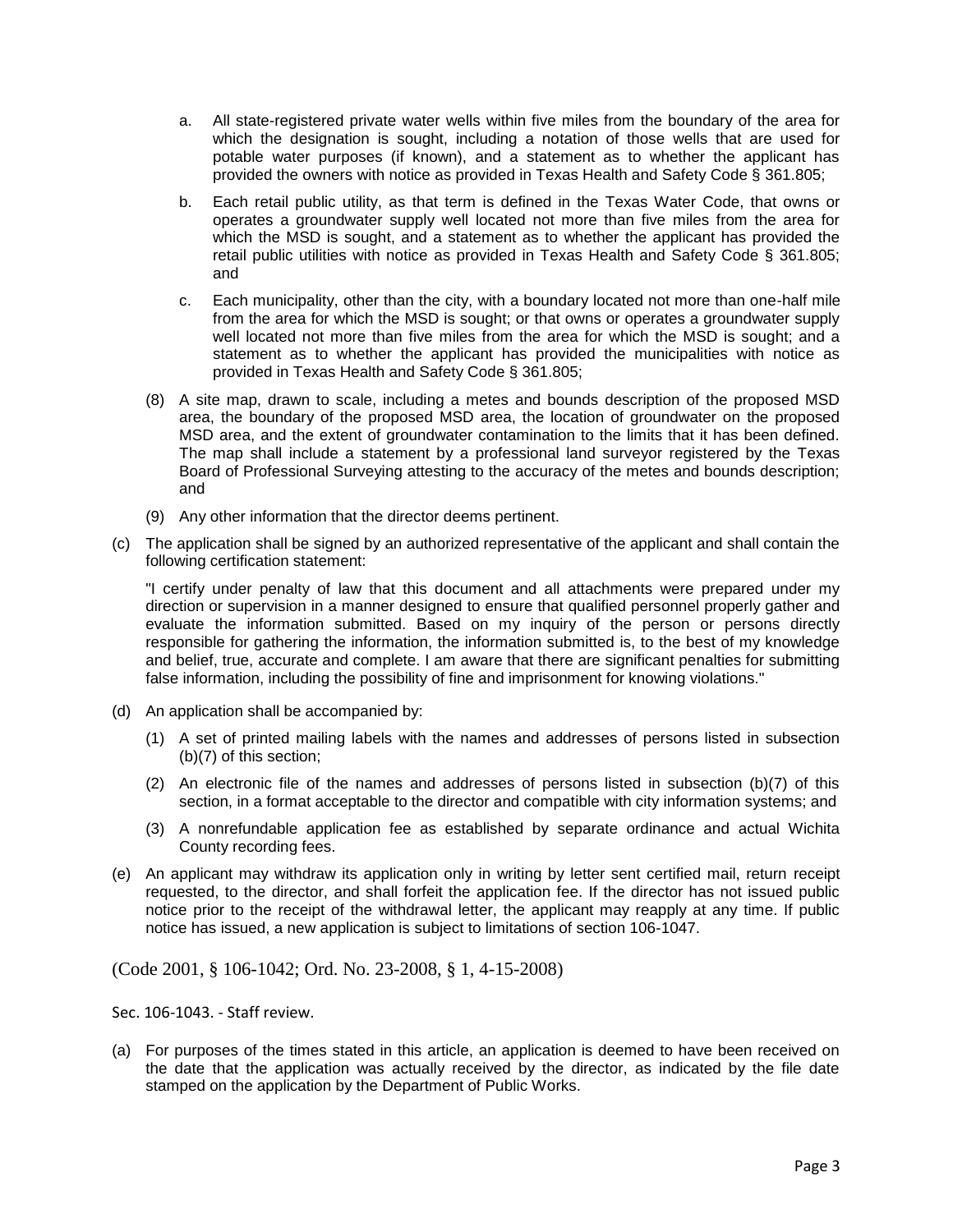- (b) Upon receiving an application for a MSD, the director will distribute a copy to his designee within public works and to the city's Health Department and Planning Department for staff review. The purpose of the review is to determine whether the application is complete, and whether any current or future city property or other interests have the potential to be impacted by the proposed MSD. City staff shall not conduct an environmental risk assessment of the application.
- (c) City staff must send a written report to the director within ten calendar days of receiving the application noting any discrepancies in the application, and advising of any city interests that may potentially be impacted by the proposed MSD.
- (d) If after staff review the director determines that the application is incomplete, he will return the application to the applicant, noting the deficiencies in writing. The applicant shall have 30 days from the date of the deficiency letter to correct the deficiencies and resubmit the application. If the applicant fails to submit a corrected application within the allotted time, the application shall be deemed to be withdrawn and the application fee forfeit.
- (e) If the director determines that the application is complete, he will schedule a public meeting and a public hearing. The public meeting must be held prior to the public hearing.
	- (1) A public meeting will be scheduled approximately 45 days following the day the application was received; and
	- (2) A public hearing of the city council will be scheduled approximately 60 days following the day the application was received.

(Code 2001, § 106-1043; Ord. No. 23-2008, § 1, 4-15-2008)

Sec. 106-1044. - Notice of public meeting and public hearing.

- (a) Notice of the public meeting and the public hearing on a MSD application may be combined and must include the date, time and location of the two events, the identity of the applicant, the location and legal description of the area for which the MSD is sought, the purpose of the MSD, the type of contamination identified in the groundwater of the area for which the MSD is sought, and a statement that a copy of the application is available for public viewing at the Department of Environmental Services. Notice will be made as follows:
	- (1) The director will publish notice of a public meeting and a public hearing for a proposed MSD in the official newspaper of the city, not less than 15 days before the public meeting;
	- (2) The director will request that the city secretary post the notice at city hall, in a place readily accessible to the general public at all times, not less than 15 days before the public meeting; and
	- (3) The director will provide written notice of a public meeting and a public hearing for a proposed MSD, not less than 15 days before the date of the public meeting by properly addressed and regular postage paid, in the United States mail. Notice will be mailed to:
		- a. The applicant;
		- b. The list provided by the applicant pursuant to section 106-1042(b)(7);
		- c. All owners of real property lying within 200 feet of the subject property, as the ownership appears on the last approved city tax roll.
- (b) The director will direct the posting of at least one sign upon the area for which a MSD has been requested. Posting shall be in the same manner as zoning amendments. The signs must state that an MSD has been requested for the area and that additional information can be acquired by telephoning the number listed thereon or visiting the web site address listed thereon. The erection and/or the continued maintenance of any such sign shall not be deemed a condition precedent to the holding of any public meeting or public hearing or to any official action concerning the MSD application.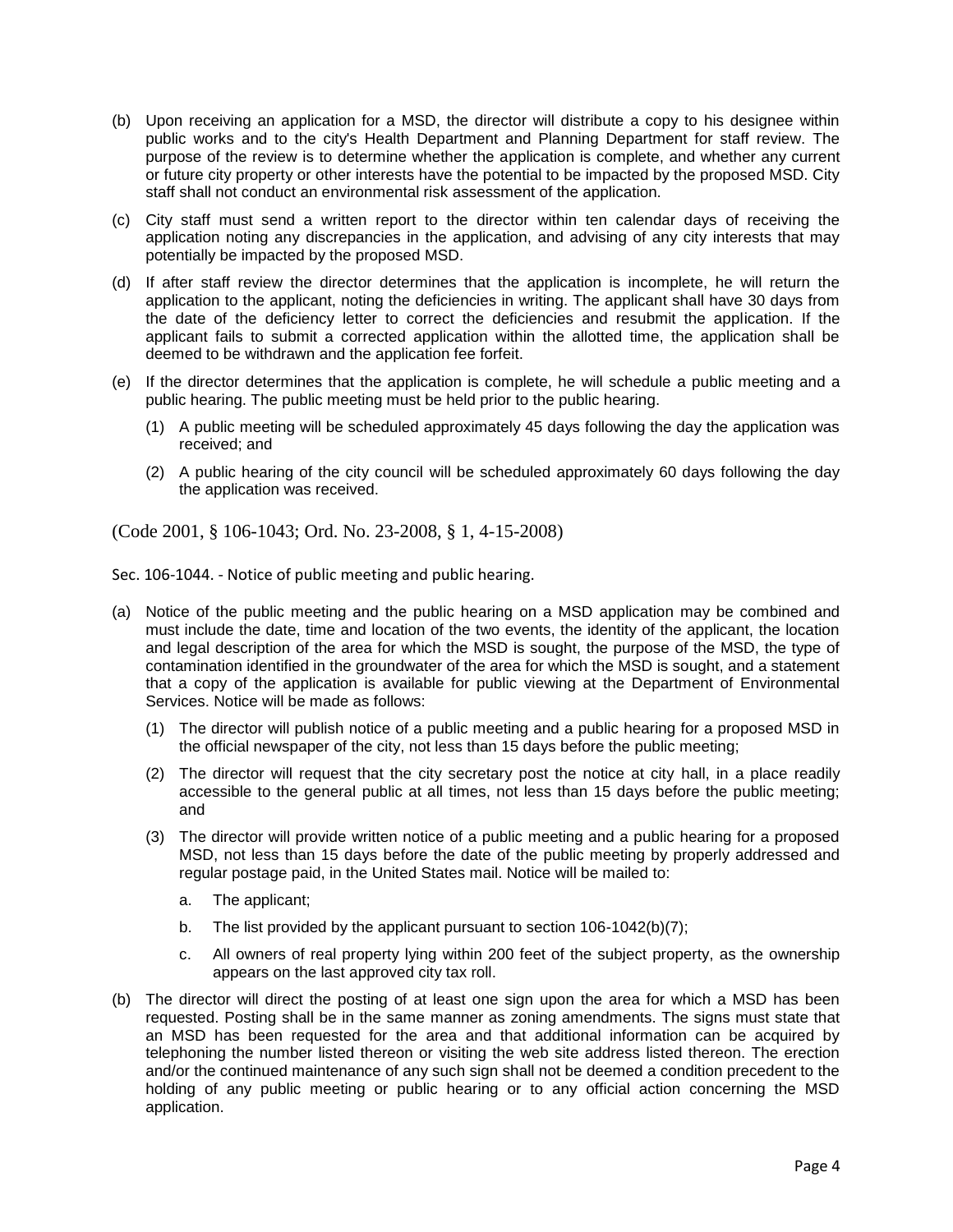## (Code 2001, § 106-1044; Ord. No. 23-2008, § 1, 4-15-2008)

Sec. 106-1045. - Public meeting.

- (a) The purpose of a public meeting is for the applicant to provide information to the affected community about MSDs and the application and to obtain input on the application prior to a formal hearing before the city council.
- (b) The public meeting will be held in the evening at a location convenient to the affected community.
- (c) The applicant or its representative must appear at the public meeting. If the applicant fails to appear at the public meeting either in person or by representative, the application shall be deemed withdrawn and the application fee forfeited.
- (d) The director will conduct the meeting, giving the applicant or its representative the opportunity to present its reasons for requesting an MSD, and giving members of the affected community the opportunity to ask the applicant questions or make oral comments on the application.
- (e) The director will make a tape and/or video recording of the public meeting available for the public.

(Code 2001, § 106-1045; Ord. No. 23-2008, § 1, 4-15-2008)

Sec. 106-1046. - City council public hearing.

- (a) Prior to the public hearing, the director will provide the city council a copy of the application, and a written report summarizing the request for the MSD approval, any staff comments, and minutes of the public meeting.
- (b) The applicant or its representative must appear at the public hearing and present the request for an MSD approval. If the applicant fails to appear at the public hearing, the application shall be deemed withdrawn and the application fee forfeited.
- (c) Persons wishing to speak either in favor of or against the application will be provided the opportunity in accordance with city council guidelines for public hearings.
- (d) If approving an application, the city council shall:
	- (1) Adopt a resolution supporting the application to be presented to TCEQ;
	- (2) Enact an ordinance prohibiting the potable use of designated groundwater from beneath the MSD area. The ordinance must include a metes and bounds description of the MSD area to which the ordinance applies; a listing of the contaminants; and a statement that the ordinance is necessary because the contaminant concentrations exceed Texas Commission on Environmental Quality (TCEQ) potable water standards;
	- (3) Place other reasonable restrictions on the use of designated groundwater and including, but not limited to, specification of underground construction materials to be used in the MSD area.
- (e) City council approval of an application shall not be deemed to waive the city's right to comment on an MSD application that has been filed with the Executive Director of the TCEQ as provided by Texas Health and Safety Code § 361.805.

(Code 2001, § 106-1046; Ord. No. 23-2008, § 1, 4-15-2008)

Sec. 106-1047. - Limitation on reapplication.

If after the public hearing the city council disapproves an application, or if the applicant has withdrawn its application after public notice has issued, no new MSD applications for the proposed MSD